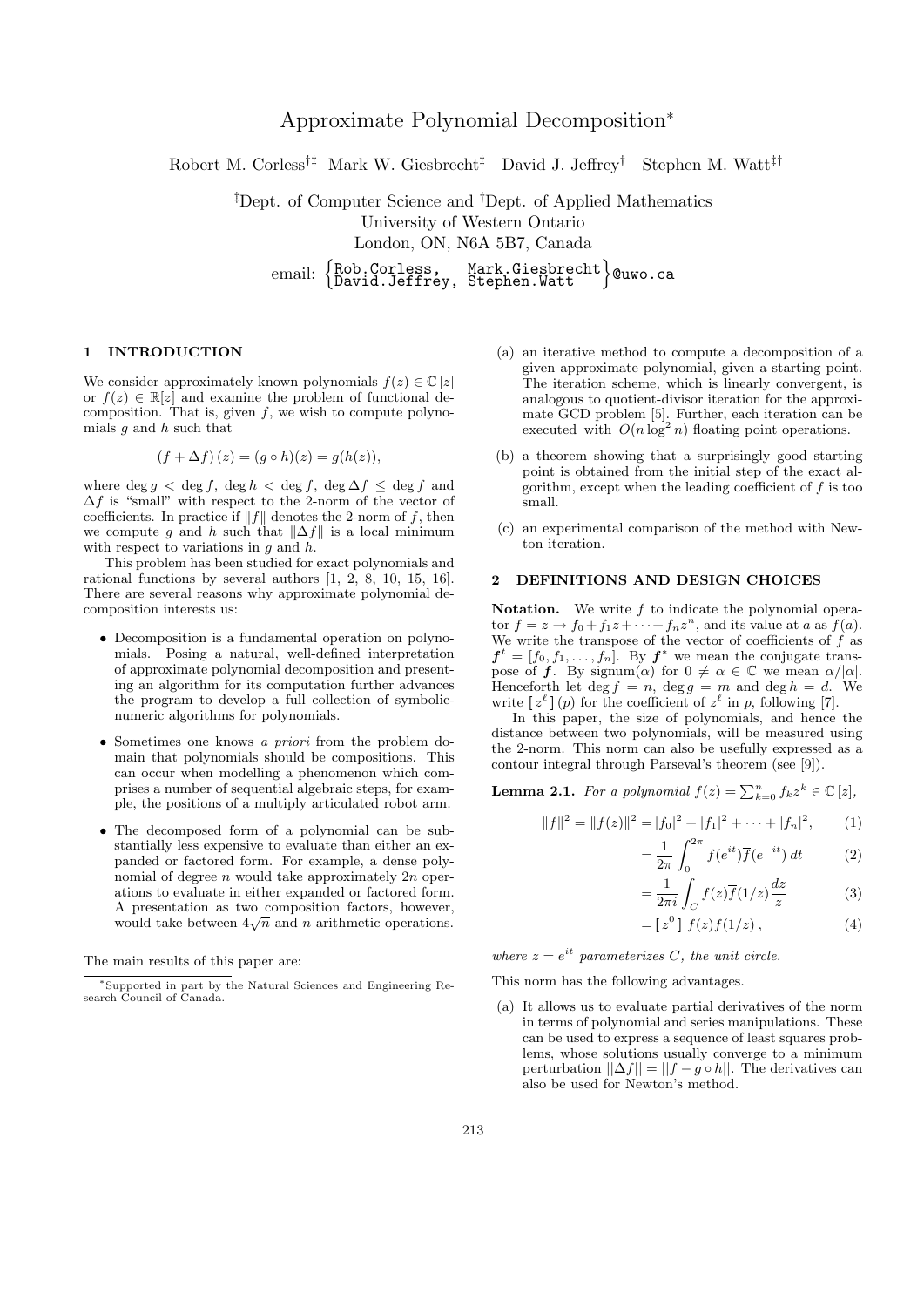- (b) Minimizing  $\|\Delta f\|$  gives a near-Chebyshev minimum on the unit disk [13].
- (c) It permits fast algorithms for the solution of subproblems at each iteration.

The expression of  $||f||$  in the form (2) emphasizes the importance of the size of the values of  $f(z)$  on the unit disk. This highlights the need for the following assumptions regarding the formulation of the problem:

- (a) The location of the origin has been chosen (thus making explicit an implied assumption in previous numerical polynomial algorithms),
- (b) The scale of  $|z|$  has been chosen.

In particular, we assume that the problem context precludes a change of variable by an affine transformation  $z \to bz + a$ .

Remark. There is also a purely computational reason for avoiding such transformations, as is set out in the next theorem.

**Theorem 2.2.** Shifting from z to  $z - a$  can amplify any uncertainties in the coefficients of  $f$  by an amount as much as  $(1+|a|)^n/\sqrt{n+1}$  in norm. This is exponential in n, for any  $a \neq 0$ . Moreover, the relative uncertainties in each coefficient can be amplified by arbitrarily large amounts.

In other words, such shifts are ill-conditioned.

Proof. By examining the condition of the matrix that determines the Taylor coefficients of the shifted polynomial

$$
f_a(z) = \sum_{k=0}^n \frac{f^{(k)}(a)}{k!} (z - a)^k,
$$

one quickly finds the worst case for perturbation in the 1 norm: choose  $f(z) = z^n$ . Then  $||f|| = ||f||_1 = 1$ , but

$$
f_a(z) = \sum_{k=0}^n \binom{n}{k} (-a)^k z^k
$$

and hence  $||f_a||_1 = (1 + |a|)^n$ . Since the 1- and 2-norms are equivalent, with  $||f_a|| \ge ||f_a||_1 / \sqrt{n+1}$ , the result follows.

In addition, changing a to  $a + \Delta a$  will change  $[z^k](f_a)$ by  $\Delta a \cdot f^{(k+1)}(a)/f^{(k)}(a)$ , which can be an arbitrarily large relative change.

For completeness, we observe that any inner multiplicative scaling,  $f_b = f \circ (z \to b \cdot z)$ , has a purely diagonal matrix and relative uncertainties in each coefficient are not changed; but, as stated, we presume this scale has already been chosen.

However, a simple outer multiplicative scaling, given by  $f \mapsto f/(\text{signum}(f_n) \cdot ||f||)$ , is in fact desirable for determining an initial estimate to a decomposition (we assume that  $f_n + \Delta f_n$  and  $f_n$  have the same sign—a perturbation that pushed the leading coefficient through zero would not likely be desirable). In the context of an application, this scaling is merely a convenience for the user: we measure changes in  $f$  relative to the original size of  $f$ . Since

$$
f + \Delta f = g \circ h = \sum_{\ell=0}^{m} g_{\ell} h^{\ell},
$$

$$
\frac{f + \Delta f}{\text{signum}(f_n) ||f||} = \sum_{\ell=0}^{m} \left( \frac{g_{\ell}}{\text{signum}(f_n) ||f||} \right) h^{\ell}
$$

$$
= \sum_{\ell=0}^{m} \left( \frac{g_{\ell}}{\beta^{\ell} \cdot \text{signum}(f_n) ||f||} \right) (\beta h)^{\ell},
$$

we may choose  $\beta$  so that  $g_m/(\beta^m \text{signum}(f_n) || f ||) = 1$ , making q monic. Alternatively, we could choose  $\beta$  to make  $||h|| = 1$ , or even to make  $||g|| = 1$  by choosing  $\beta$  as the unique positive root of a certain polynomial; but we can only choose one of the three alternatives. Since the size of changes in f, i.e.  $\|\Delta f\|$ , should be measured with respect to  $\|f\|$ , it makes sense to insist that  $||f|| = 1$  (by scaling f); the only reason to insist on  $||g|| = 1$  or  $||h|| = 1$  would be to avoid overflow. This does not outweigh the convenience of  $g_m = 1$ for Theorem 3.1 or the consequence  $0 < f_n = g_m h_d^m = h_d^m$ , which makes the size of the leading coefficient of  $h$  very simply related to the size of the leading coefficient of  $f$ . As an aside, we could insist that  $|| f + \Delta f || = 1$ , but this would lead to pointless complications.

The computed decomposition  $g \circ h$  yields a particular  $f + \Delta f$ . We observe that the set of all compositions of degree m and d polynomials is an  $m + d + 2$ -dimensional submanifold S of the set of degree  $n = md$  polynomials. Our method identifies a point on  $S$  whose distance to  $f$  is locally a minimum. One might alternatively ask for the closest point in  $S$  to  $f$ , or for some point of  $S$  in a neighbourhood of f having some additional properties (for example,  $\Delta f$ having the same support as  $f$ ). The manifolds have lower dimension when one accounts for the normalization  $||f|| = 1$ and g being monic.

## 3 INITIAL APPROXIMATION TO h

In the exact arithmetic case, the algorithm of Kozen & Landau [10] (see also [8]) is based on the observation that the leading  $d$  coefficients of  $f$  depend only on  $h$  and the degree of g, not on g itself  $(f = h^m + g_{m-1}h^{m-1} + \cdots + g_0)$ . This was reformulated as a power series computation by von zur Gathen [15] by expansion at infinity: if  $f(z) =$  $z^{\deg f} f(1/z)$  is the reciprocal polynomial of f, then  $h(z) = \tilde{z}$  $\tilde{f}^{1/m}(z)$  mod  $z^{d+1}$  is the reciprocal polynomial of a composition factor of  $f$  of degree  $d$  (if such exists). That is, we compute the mth root of the power series expansion of f at  $1/z$  and truncate the terms of positive degree, to obtain the expansion of h at  $1/z$ . Once h is found, identification of q requires only the solution of a linear system. If this system is inconsistent, there is no decomposition.

We use this same idea to give us an initial approximation  $h^{(0)}$  for h in the case of an approximate f. One would expect this to work well provided that the trailing coefficients of  $g$ are "not too large".

The only substantive difference from the exact arithmetic setting is that  $f$  is not monic, so

$$
\widetilde{f}(z) = f_n + f_{n-1}z + f_{n-2}z^2 + \cdots f_0z^m
$$
\n
$$
\implies \widetilde{h}^{(0)}(z) = f_n^{1/m} + h_{d-1}z + \cdots + h_0z^d
$$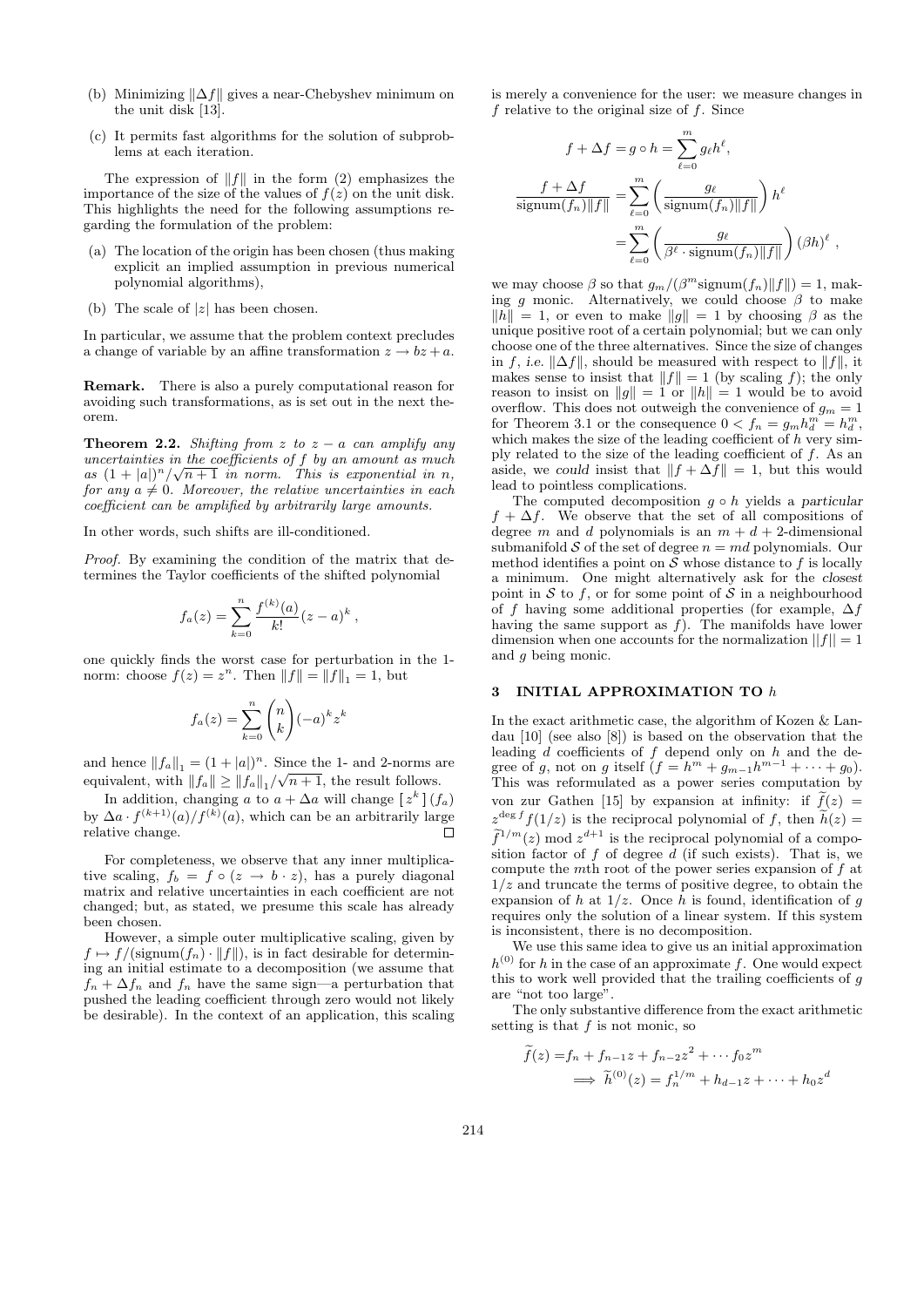and for definiteness we choose the positive (real) root for  $h_d$  (recall that we scaled f so that  $||f|| = 1$  with leading coefficient greater than 0).

## On the quality of the initial approximation

Let  $h_{min}$  and  $g_{min}$  be the functions that minimize  $||\Delta f||$ . Further, let  $f + \Delta f_{min} = g_{min} \circ h_{min}$ . A bound showing the quality of  $h^{(0)}$  is given by the next theorem.

**Theorem 3.1.** There exists a constant  $K$ , depending on  $m$ and on the leading coefficient of f, such that if  $\|\Delta f_{min}\|$  is small enough, then  $||h_{min} - h^{(0)}|| \leq K \cdot ||\Delta f_{min}||.$ 

Proof. The Kozen-Landau and von zur Gathen algorithms define  $h^{(0)}$  as the solution of the following system of nonlinear equations:

$$
h_d^m - f_n = 0 \quad h_d > 0
$$
  
\n
$$
h_{d-1} - F_{d-1}(h_d, f_{n-1}) = 0
$$
  
\n
$$
h_{d-2} - F_{d-2}(h_{d-1}, h_d, f_{n-2}) = 0
$$
  
\n
$$
\vdots
$$
  
\n
$$
h_0 - F_0(h_1, h_2, \dots, h_d, f_{n-d}) = 0
$$

for some functions  $F_k$ , derived from  $[z^k](f(z)-h^m(z))=0$ for  $n - d \leq k \leq n$ . Indeed these functions are known; for example,  $\overline{F}_{d-1}(h_d, f_{n-1}) = f_{n-1}/(mh_d^{m-1})$ . Since  $f_n > 0$ , the roots of this nonlinear system are simple. That is, the Jacobian matrix, which is lower triangular, is non-singular at the root (in fact, the determinant is just  $m^{d+1} f_n^d$ ).

Therefore the Jacobian and its inverse are bounded in every compact set bounded away from the hyperplane  $h_d =$ 0 (equivalently,  $f_n = 0$ ). Since each component of  $\Delta f_{min}$  is smaller than  $\|\Delta f_{min}\|$ , we have

$$
|h_{d,min}^m - f_n| \le ||\Delta f_{min}||
$$
  
\n
$$
|h_{d-1,min} - F_{d-1}(h_{d,min}, f_{n-1})| \le ||\Delta f_{min}||
$$
  
\n
$$
\vdots
$$
  
\n
$$
|h_{0,min} - F_0(h_{1,min}, \dots, h_{d,min}, f_{n-d})| \le ||\Delta f_{min}||.
$$

This relies on  $q$  being monic. By the implicit function theorem (or simple Taylor series expansion of this nonlinear function),

$$
0 = F(h^{(0)}) = F(h_{min}) + J(h_{min})(h - h_{min}) + \cdots
$$

Therefore  $h - h_{min} = J^{-1}(-F(h_{min}))$  and  $||h^{(0)} - h_{min}|| \le$  $K \cdot ||\Delta f_{min}||$  since  $J^{-1}$  is bounded. We also know that  $\|\Delta f_{min}\| \leq \|\Delta f^{(0)}\|$ , the residual of the initial approximation, and we thus have some confidence that a small residual after the first iteration ensures that  $h^{(0)}$  and  $h_{min}$  will be close, provided that  $f_n$  is not too small and thus that the constant bounding  $J^{-1}$  is not too large.

This theorem will ensure convergence of our procedures if f is near enough to a decomposable polynomial and  $f_n$  is not too small. In practice, we rely more on computation by the procedure itself than any a priori guarantees.

## An example

Suppose that  $m = 3$ ,  $g = z^3 + g_1 z + g_0$  and  $h = \varepsilon^{1/3} z^2 + z$ , with  $\varepsilon > 0$ . Then put

$$
f = \delta z^6 + g \circ h
$$
  
=  $(\varepsilon + \delta)z^6 + 3\varepsilon^{2/3}z^5 + \dots + g_1z + g_0.$ 

For this  $f$ , the algorithm of this paper produces the following initial guess for h:

$$
h^{(0)}(z) = (\varepsilon + \delta)^{1/3} z^2 + \varepsilon^{2/3} (\varepsilon + \delta)^{-2/3} z + \delta \varepsilon^{1/3} (\varepsilon + \delta)^{-5/3}.
$$
\n(5)

The next step in the algorithm produces the following  $g^{(0)}$ :

$$
g^{(0)}(z) = z^3 + c_2 z^2 + c_1 z + c_0,
$$
\n(6)

with

$$
c_0 = g_0 - g_1 \varepsilon^{-4/3} \delta + O(\delta^2)
$$
  
\n
$$
c_1 = g_1 - L_1(\varepsilon) \varepsilon^{-1} \delta + O(\delta^2)
$$
  
\n
$$
c_2 = -L_2(\varepsilon) \varepsilon^{-4/3} \delta + O(\delta^2)
$$

as  $\delta \to 0$ . The residual is, to  $O(\delta^2)$ ,  $f(z) - g^{(0)}(h^{(0)}(z)) =$ 

$$
\delta \left[ \frac{k_1(\varepsilon)}{\varepsilon^{1/3}} z + \frac{k_1(\varepsilon)}{\varepsilon^{2/3}} z^2 + \frac{k_3(\varepsilon)}{\varepsilon} z^3 + \frac{k_4(\varepsilon)}{\varepsilon^{2/3}} z^4 \right] ,\qquad(7)
$$

where the details of the rational functions  $L_1(\varepsilon)$ ,  $L_2(\varepsilon)$ ,  $k_i(\varepsilon)$ are suppressed for brevity. By computation, we can bound each of these functions for all relevant  $\varepsilon$  and  $g_1$  (the residual does not contain  $g_0$ ) to find

$$
||f(z) - g^{(0)}\left(h^{(0)}(z)\right)|| \le \frac{5.3}{\varepsilon}\delta + O(\delta^2)
$$
 (8)

as  $\delta \to 0$ . This bound becomes larger as the leading coefficient  $\varepsilon$  of the unperturbed decomposition goes to zero in the pathological case. Theorem 3.1 shows that this behaviour is general, apart from the constant 5.3 of course.

This simultaneously exemplifies the good quality of the initial guess if  $\varepsilon \gg 0$  and  $\delta$  is small, and the pathology of the theorem as  $\varepsilon \to 0$ . Note that the effects on the coefficients of g may be larger than on the residual (specifically,  $O(\varepsilon^{-4/3})$ rather than  $O(\varepsilon^{-1})$ ). This reflects the general ill-condition of the problem of finding accurate  $q$ ; recall that this illconditioning is a characteristic of the problem and not the algorithm.

# 4 LEAST-SQUARES ITERATION

The proposed algorithm breaks the problem into a sequence of alternating least-squares problems as follows:

- (1) find an initial  $h^{(0)}$  (as by the method of Section 3).
- (2) Given  $h^{(k)}$ , solve a linear least-squares problem for the best possible  $g^{(k)}$ . Stop if the resulting  $\|\Delta f\|$  is small  $\frac{1}{2}$  enough or has stabilized.
- (3) Given  $g^{(k)}$ , approximate a solution to the nonlinear least-squares problem for the best possible  $h^{(k+1)}$ .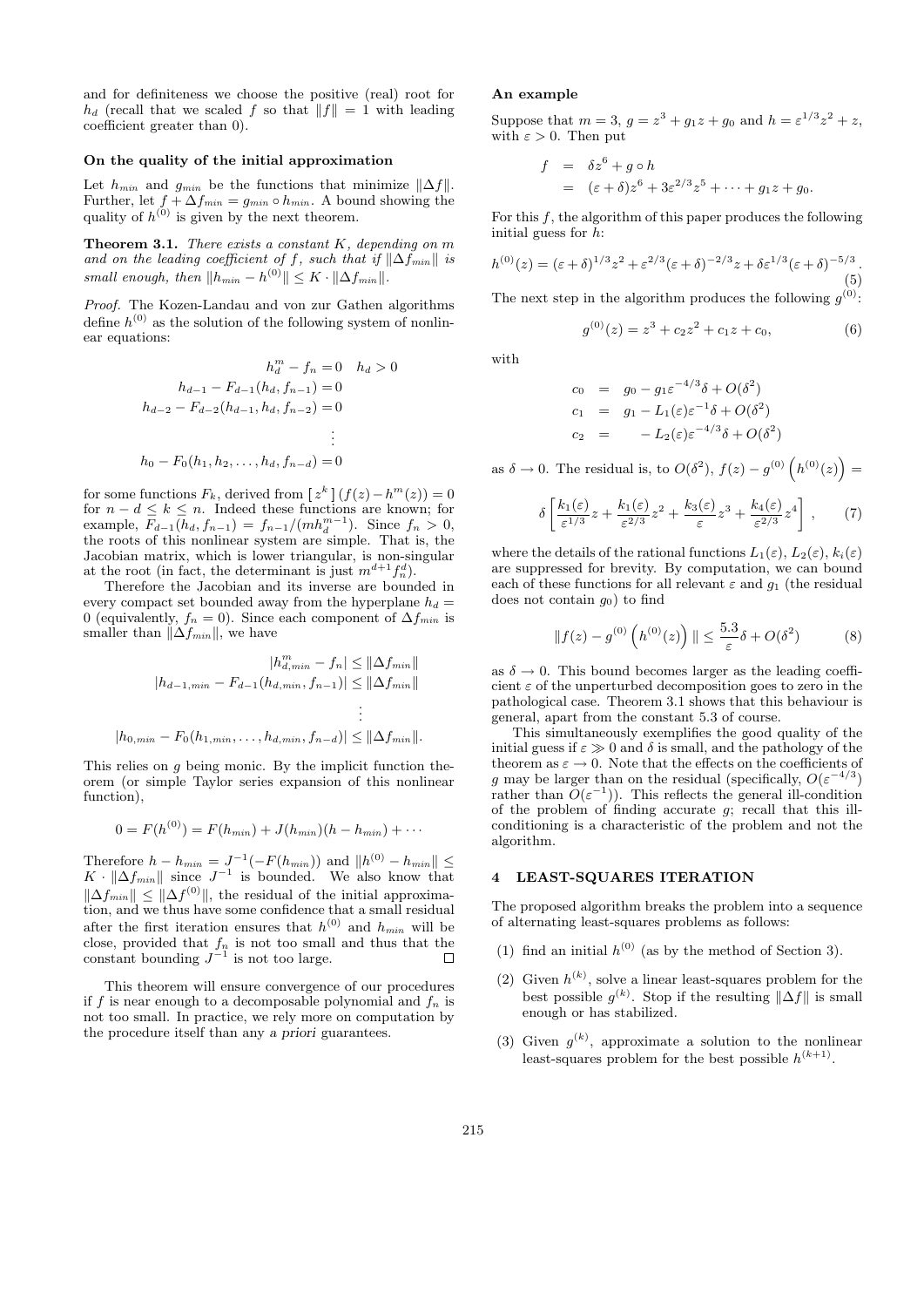Repeat steps 2 and 3 until sufficient accuracy is attained or your patience is exhausted. When this method converges, it converges linearly since it is just functional iteration (similar to that discussed in [5]).

Essentially, we ignore the interactions between the changes in  $h$  and the changes in  $g$ . By doing so, we formulate a pair of problems, together substantially smaller than the full Newton iteration studied in the next section. At each iteration we need to solve two symmetric, positive definite linear systems: a well-structured  $m \times m$  system and a Toeplitz  $(d+1) \times (d+1)$  system. The full Newton iteration gives rise to  $(m+d+1) \times (m+d+1)$  linear systems to be solved at each iteration. This Newton iteration possibly requires fewer iterations, but each has a substantially higher cost.

### 4.1 Computing an optimal  $q$  given  $f$  and  $h$ .

What follows is a straightforward derivation of the normal equations defining the coefficients of  $g$  which give the minimum possible  $\|\Delta f\|^2 = \|f - g \circ h\|^2$ . We include this derivation here because, while it is a standard computation, it helps to clarify precisely what our proposed algorithm does.

We observe that  $g$  is simply a least-squares solution to the linear system in  $g_0, \ldots, g_{m-1}$ :

$$
g_0 + g_1 h + g_2 h^2 + \dots + g_{m-1} h^{m-1} = f - h^m.
$$

This is easily expressed as a matrix problem. Define the  $(n-d+1)\times m$  matrix **B** by  $B_{k\ell} = [z^k]h^{\ell}$  for  $0 \le k \le n-d$  and  $0 \leq \ell \leq m-1$ , and column vector v by  $v_k = [z^k](f - h^m)$ . The best possible  $g$  is obtained as a least-squares solution to  $Bg = v$ , where  $g = (g_0, \ldots, g_{m-1})^t$ . The normal equations for this problem form the linear system  $B^*Bg = B^*v$  for  $g$ . Since the high-order coefficient of  $h$  is assumed not to be zero, **B** has full rank and  $T = B^*B$  is non-singular and positive definite.

We note that these same normal equations can also be derived via contour integrals as

$$
T_{k\ell} = \frac{1}{2\pi} \int_0^{2\pi} h^{\ell}(z) \overline{h^k(z)} dt = \frac{1}{2\pi i} \int_C h^{\ell}(z) \overline{h}^k(1/z) \frac{dz}{z}
$$
  
=  $[z^0] h^{\ell}(z) \overline{h}^k(1/z)$ ,

and

$$
b_k = \frac{1}{2\pi} \int_0^{2\pi} (f(z) - h^m(z)) \overline{h}^k(1/z) dt
$$
  
=  $[z^0] (f(z) - h^m(z)) \overline{h}^k(1/z).$ 

The above least squares system can be constructed and solved using standard linear algebra with  $O(m^2n+m^3)$  floating point operations without relying heavily on the structure of the matrix. We can do considerably better than this as follows. Let  $\omega \in \mathbb{C}$  be an  $(n - d + 1)$ th primitive root of unity and  $E \in \mathbb{C}^{(n-d+1)\times (n-d+1)}$  the Vandermonde matrix with  $E_{k\ell} = \omega^{k\ell}$ . Since  $\mathbf{E}^* \mathbf{E}$  is  $(n-d+1)I$ , the g which minimizes  $||Bg - v||$  also minimizes  $||EBg - Ev||$ . Moreover,  $\mathbf{V} = \mathbf{E} \mathbf{B}$  is itself Vandermonde, with  $V_{k\ell} = h^{\ell}(\omega^k)$ .

Solving the least squares problem is equivalent to solving the system  $Hg = V^t v$  where  $H = V^t V \in \mathbb{C}$ , an  $m \times$ m Hankel matrix with  $H_{kl} = \sum_{0 \leq i \leq n-d} h(\omega^i)^{k+\ell}$  for  $0 \leq$  $k, \ell < m$ . This system is non-singular and positive definite

by construction. Moreover, we can compute all the power sums  $H_{ij}$  by the Newton identities and indeed solve this linear least-squares problem with  $O(n \log^2 n)$  floating point operations using a super-fast Hankel solver; see Pan [11]. Finally, we note that since  $g$  is initially defined to minimize  $||Bg - v||$  (and is hence the unique solution to a system of real linear equations), the obtained g lies in  $\mathbb{R}^{m \times 1}$  (this despite the transformation  $E$  into  $\mathbb{C}$ ).

In summary, each iteration of this linear least-squares step to find an optimal g given f and h can be accomplished with  $O(n \log^2 n)$  floating point operations.

## 4.2 Computing an optimal  $h$  given  $f$  and  $g$ .

Next, we wish to compute  $h$  so that

$$
\|\Delta f\|^2 = \frac{1}{2\pi} \int_0^{2\pi} (\overline{g(h) - f})(g(h) - f) dt \tag{9}
$$

is minimized. This is a nonlinear least-squares problem, and we propose an iterative solution scheme to an approximate (local) minimum.

We work under the assumption that  $f$  is nearly decomposable (this is the only case that we can say anything interesting for, anyway). We also assume that the initial  $g$  and  $h$  are close to being correct, and that by linearizing about  $h$ we will not be too far from the truth. Thus

$$
f(z) - g(h(z) + \Delta h(z)) \doteq f(z) - g(h(z)) - g'(h(z)) \Delta h(z)
$$
,

ignoring quadratic terms in  $\Delta h$ .

So instead of trying to minimize the nonlinear equation (9), we minimize

$$
\|f(z) - g(h(z)) - g'(h(z))\Delta h(z)\|^2.
$$
 (10)

To solve this linear least-squares problem, let  $A = f(z)$  –  $g(h(z)) - g'(h(z))\Delta h(z)$  and consider perturbations to the optimal  $\Delta h$ , say  $\Delta h + \delta h$ . We wish to choose  $\Delta h$  so as to minimize  $\overline{2}$ 

$$
\left\|A-g'(h(z))\delta h(z)\right\|^2.
$$

If we can choose the coefficients of  $\Delta h$  so that the cross terms are zero, then as usual we have found the minimum. The cross terms are

$$
\frac{1}{2\pi} \int_0^{2\pi} (\overline{A}g'(h(z))\delta h(z) + \overline{g'(h(z))\delta h(z)}A) dt.
$$
 (11)

If this is zero for all choices of  $\delta h = \sum_{\ell=0}^d \delta h_\ell z^\ell$ , then

$$
||A - g'(h(z))\delta h(z)||^2 = ||A||^2 + ||g'(h(z))\delta h(z)||^2
$$
  
 
$$
\ge ||A||^2,
$$

and since  $g' \neq 0$  we will have found the unique global minimum (though of course the global minimum of this linear approximation to (9) is merely 'near' to a local minimum of (9)). Necessary and sufficient conditions for this are the normal equations

$$
\frac{1}{2\pi} \int_0^{2\pi} \left( f(z) - g(h(z)) - g'(h(z)) \Delta h(z) \right) \overline{g}'(\overline{h}(\overline{z})) \overline{z}^k dt = 0.
$$
\n(12)

This follows on choosing  $\delta h_\ell = \delta_{k\ell}$  and  $\delta h_\ell = i\delta_{k\ell}$  to show that the real and imaginary parts are zero separately.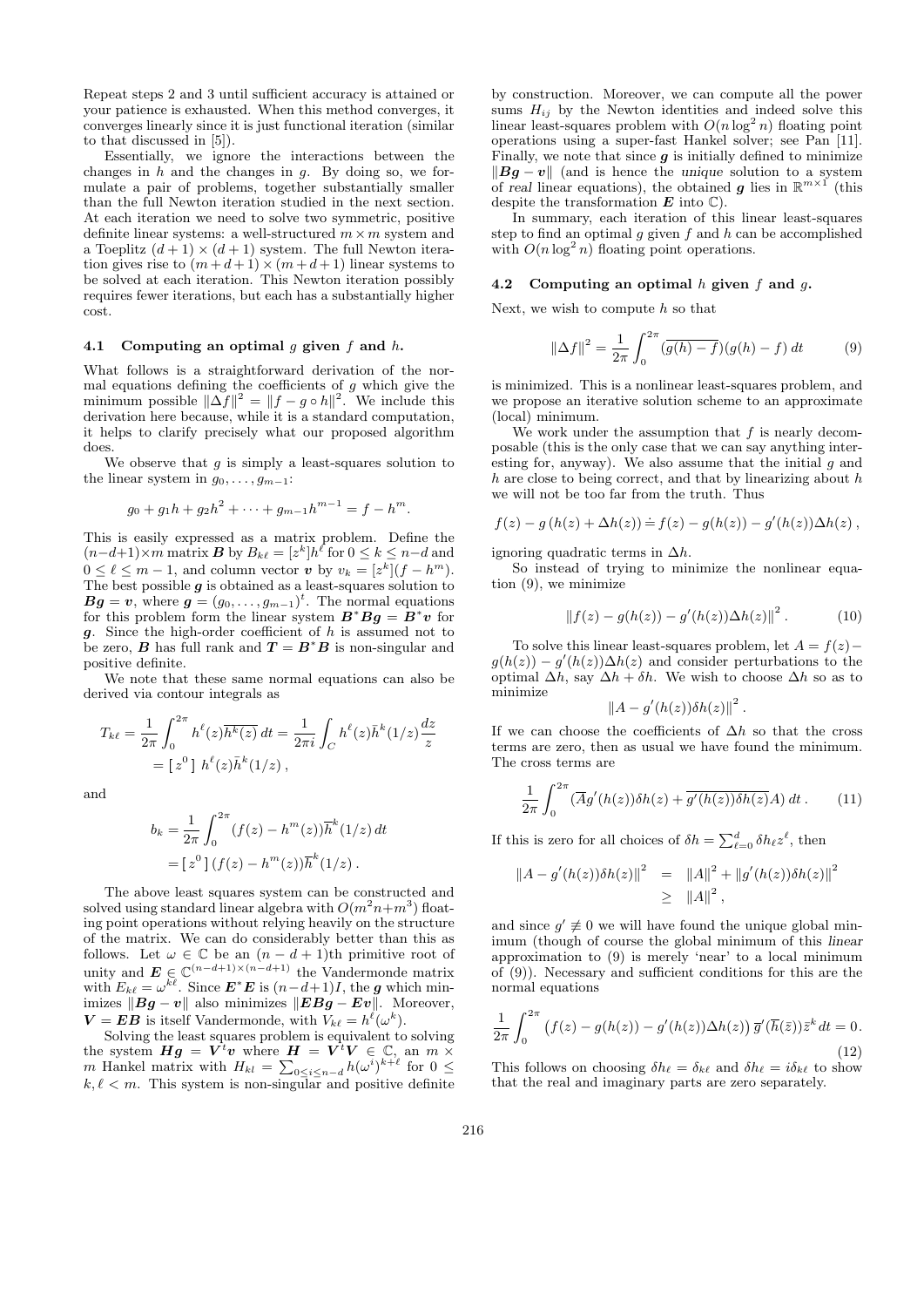The normal equations (12) can be arranged to get

$$
\sum_{\ell=0}^d T_{k\ell} \Delta h_\ell = b_k \,, \qquad 0 \le k \le d \,,
$$

where

$$
T_{k\ell} = [z^{k-\ell}] g'(h(z)) \overline{g}'(\overline{h}(1/z))
$$
  
\n
$$
b_k = [z^k] (f(z) - g(h(z)) \overline{g}'(\overline{h}(1/z)) .
$$

This derivation allows for a very fast computation of the entries in  $T$  through series manipulation. To solve stably and efficiently such a system it is also necessary to know that it is non-singular and positive definite as well as Hermitian and Toeplitz. To see this, we observe that  $T$  factors as  $T = B^*B$ , where B is an  $(n + d) \times (d + 1)$  matrix with  $B_{k\ell} = [z^k] z^{\ell} g'(h(z))$ . This is a lower triangular Toeplitz matrix of full column rank when  $g'(h(z))$  is non-zero, whence  $B^*B$  is non-singular and positive definite.

Once we have computed a  $\Delta h$  using this linear leastsquares formulation we may then update  $h := h + \Delta h$ . The entire process can then be iterated by re-linearizing around this new h and again approximating a  $\Delta h$  minimizing  $||f - g(h + \Delta h)||$ . Since this nonlinear least-squares problem is only a component in the entire solver it is not clear that it is necessary to repeat this local process (for fixed  $f$  and  $g$ ) until convergence occurs. However, we have seen examples in which substantial convergence is required in this sub-problem for a globally minimal decomposition to be obtained.

Computationally, each iteration of this nonlinear leastsquares solver has very low cost. Each system  $T$  can be easily constructed using only series manipulations. T can be constructed with  $O(n \log^2 n)$  operations using the series manipulation algorithms of Brent & Kung [4] and an FFT for polynomial multiplication. The solution to the system can be obtained via the stable Toeplitz solvers of Trench [14] using  $(d<sup>2</sup>)$  operations, or the fast and stable methods (for positive definite matrices) [3, 12] which require  $O(d \log^2 d)$ operations. In summary, each iteration requires  $O(n \log^2 n)$ floating point operations.

#### 5 NEWTON ITERATION

In this section we explore the direct use of Newton's method to solve the nonlinear minimization problem: find  $q, h \in \mathbb{R}[z]$ minimizing  $||g \circ h - f||^2$ . We give an effective method of computing the requisite derivatives analytically, and implement, test, and compare the method with the sequence of linear least-squares problems of the earlier section.

We consider

$$
N_f(g + \Delta g, h + \Delta h) = ||f - (g + \Delta g) \circ (h + \Delta h)||^2
$$

with

$$
\Delta h(z) = \sum_{\ell=0}^d \Delta h_\ell z^\ell, \quad \Delta g(z) = \sum_{\ell=0}^{m-1} \Delta g_\ell z^\ell.
$$

Assume for the purpose of exposition that f, g, h,  $\Delta f$ ,  $\Delta q$ , and  $\Delta h$  are all in  $\mathbb{R}[z]$ ; however  $z \in \mathbb{C}$ . Lemma 2.1 is used to compute  $N_f$ . Denoting the integrand of the integral for  $N_f$  by  $I_f$ , we expand to second order in  $\Delta g$ ,  $\Delta h$ .

$$
I_f(g + \Delta g, h + \Delta h) = (g(h(z)) - f(z))(g(h(\bar{z})) - f(\bar{z}))
$$
  
+  $g'(h(\bar{z}))(g(h(z)) - f(z))\Delta h(\bar{z})$   
+  $(g(h(z)) - f(z))\Delta g(h(\bar{z}))$   
+  $g'(h(z))g'(h(\bar{z}))\Delta h(z)\Delta h(\bar{z})$   
+  $(\Delta g(h(z))\Delta g(h(\bar{z})))$   
+  $g'(h(\bar{z}))\Delta g(h(z))\Delta h(\bar{z})$   
+  $(g(h(z)) - f(z))\Delta g'(h(\bar{z}))\Delta h(z)$   
+  $\frac{1}{2}g''(h(\bar{z}))(g(h(z)) - f(z))\Delta h^2(\bar{z})$   
+ c. c.,

where c. c. indicates the complex conjugate of all non-real summands.

We write  $\boldsymbol{x}^t = [\Delta g^t, \Delta h^t]$ , where  $\Delta h^t$  and  $\Delta g^t$  indicate the vectors of coefficients

$$
\Delta h^t = [\Delta h_0, \Delta h_1, \dots, \Delta h_d],
$$
  

$$
\Delta g^t = [\Delta g_0, \Delta g_1, \dots, \Delta g_{m-1}].
$$

(Note that  $g + \Delta g$  is monic and hence  $\Delta g_m = 0$ ). We have the following best quadratic approximation to  $N_f$ .

$$
N_f(g + \Delta g, h + \Delta h) = N_f(g, h) + b^t x + x^t A x + \cdots
$$
 (13)

for the following  $1 \times (d + 1 + m)$  vector  $b^t$  and  $(d + 1 + m) \times$  $(d+1+m)$  symmetric matrix **A**:

$$
b^{t} = \nabla_{x} N_{f}(g, h)
$$
  

$$
A = \frac{1}{2} \nabla_{x} \nabla_{x} N_{f}(g, h)
$$
 (14)

The key technique for identification of these matrices and vectors from the series computation (13) is the writing of polynomial products as vector-matrix products:

$$
(\Delta h)^2 = \Delta h \cdot \Delta h
$$
  
=  $[\Delta h_0, \Delta h_1, \dots \Delta h_d]$ 
$$
\begin{bmatrix} 1 \\ z \\ \vdots \\ z^d \end{bmatrix} [1, z, \dots, z^d] \begin{bmatrix} \Delta h_0 \\ \Delta h_1 \\ \vdots \\ \Delta h_d \end{bmatrix}
$$

By association, we group the rank-1 product in the middle to identify the desired matrix block.

We then apply the  $\frac{1}{2\pi} \int_0^{2\pi} dt$  operator, from Lemma 2.1, which simply computes the constant coefficient in the series expansion.

#### Solving for  $x$  in a Newton step

The right-hand side of (13) is minimized using an eigenvalue factoring. We compute an eigenvalue factoring rather than the cheaper  $LDL<sup>t</sup>$  factoring, because the condition number of A was observed experimentally to be exponential in  $m+d$ . However, the larger eigenvalues of  $A$  are well-conditioned because  $\boldsymbol{A}$  is symmetric [6]: indeed, if  $\boldsymbol{A}$  is perturbed to  $A + \varepsilon E$ , its eigenvalues change from  $\lambda$  to  $\lambda + \varepsilon (q^t E q)$  +  $O(\varepsilon$ <sup>2</sup>), where  $q$  is a normalized eigenvector associated with λ. That is, in an absolute sense, the uncertainties in the eigenvalues are no larger than the uncertainties in  $A$ . The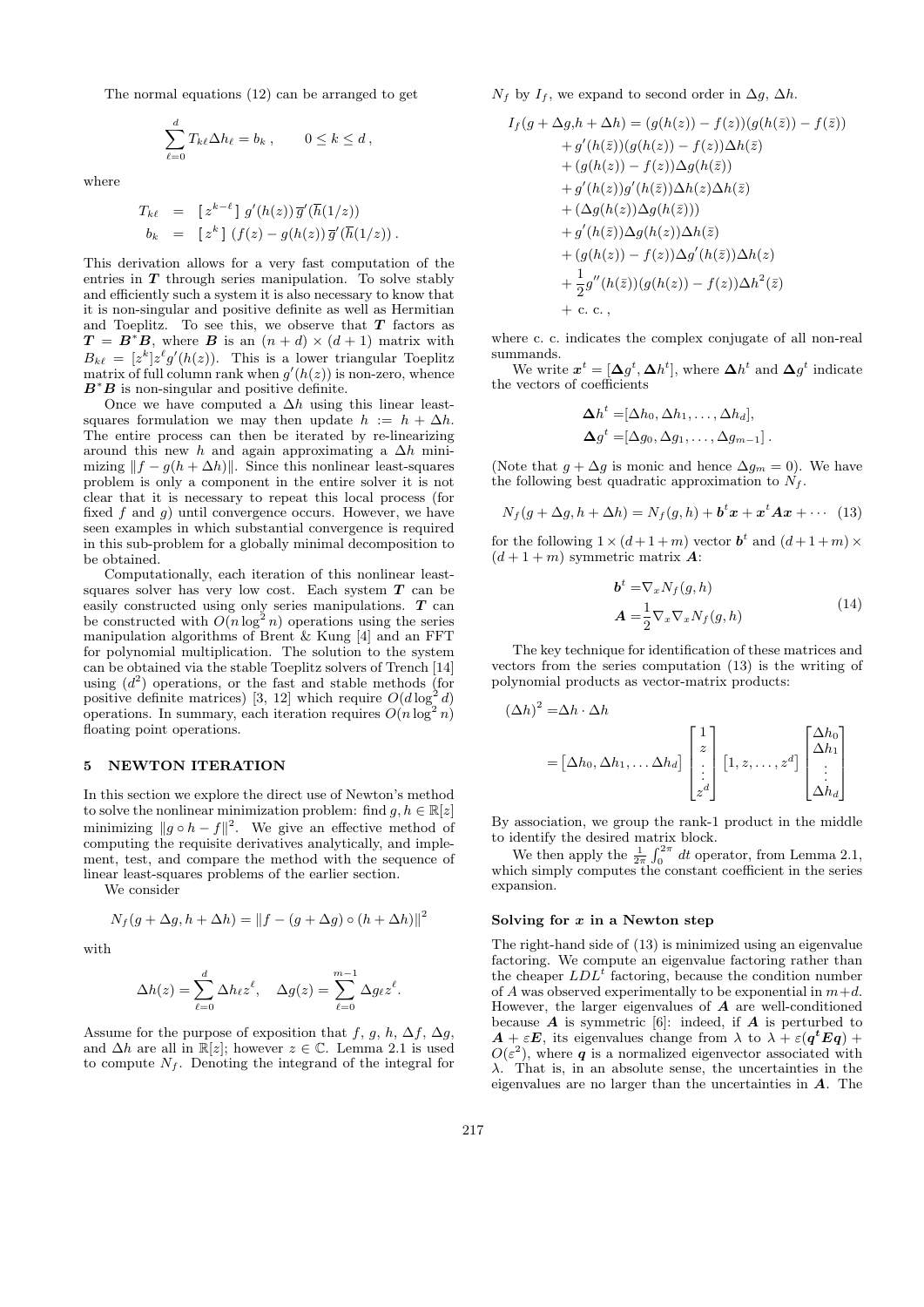small eigenvalues, of course, may be greatly perturbed in a relative sense, but, as we will see below, to stabilize the Newton step we will ignore eigenvalues that are too small.

We write  $A = Q \Lambda Q^t$ , where  $\Lambda$  is the usual diagonal matrix of eigenvalues and  $Q$  is orthonormal. Now substitute  $x = Qy$  in (13) to get

$$
N_f+b^t x+x^t A x = N_f+b^t Q y+y^t Q^t A Q y
$$
  
= $b^t Q y+y^t A y$ .

The constant  $N_f$  can be dropped. Denoting  $\mathbf{b}^t \mathbf{Q} = -2\mathbf{p}^t$ , we have

$$
btQy + yt \Lambda y = -2p_1y_1 - 2p_2y_2 - \cdots - 2p_my_m
$$
  
+  $\lambda_1y_1^2 + \lambda_2y_2^2 + \cdots + \lambda_my_m^2$ .

If any  $\lambda_k < 0$ , then there is no local minimum nearby. Since  $\lambda_k y_k^2 - 2p_k y_k = \lambda_k (y_k - p_k/\lambda_k)^2 - p_k^2/\lambda_k$ , for  $\lambda_k \neq 0$ , the minimum of the quadratic form is  $y_k = p_k/\lambda_k$ . Since A is symmetric, the factoring  $A = Q^t \Lambda Q$  is effectively the same as the SVD. By ignoring eigenvalues with magnitude smaller than some useful cutoff  $\varepsilon \|\mathbf{\Lambda}\|_{\infty}$  and preventing large  $y_k$  solutions (which would produce large x terms and therefore invalidate the assumption under which we linearized the problem) we therefore stabilize the Newton step.

## 6 EXPERIMENTAL IMPLEMENTATION

Below we give examples from experimental implementations of both methods. The same function  $f$  is used for each method. As will be seen, Newton's method, given first, converges rapidly. In contrast, the iterated least-squares method takes more iterations (as expected), showing linear convergence. Each iteration is substantially simpler and cheaper, though, and the two methods seem comparable in overall efficiency. The iterated least-squares method appears to be faster on larger problems, for low accuracy requirements.

Both methods can fail in pathological cases with the leading coefficients of  $f$  being 'too small'. In the pathological cases that we have tried, both methods converge to the same incorrect local minimum.

Input polynomial. This input polynomial and precision is chosen to show the typical features of the two methods: that the Newton iteration converges in fewer iterations than the linearly convergent iterated least-squares method, and, moreover, the initial guess is usually so good that relatively few iterations are needed by either method.

$$
f:=0.01928725741\,{z}^{20}+0.01542980592\,{z}^{19}\\+0.004628941775\,{z}^{18}+0.0006171922369\,{z}^{17}\\+0.07717988923\,{z}^{16}+0.1620129623\,{z}^{15}\\+0.07869201021\,{z}^{14}+0.01450401757\,{z}^{13}\\+0.1171492929\,{z}^{12}+0.3934600510\,{z}^{11}\\+0.3749442839\,{z}^{10}+0.1064656608\,{z}^{9}\\+0.08640691316\,{z}^{8}+0.3626004392\,{z}^{7}\\+0.5323283043\,{z}^{6}+0.3047386670\,{z}^{5}\\+0.06171922370\,{z}^{4}+0.1157235444\,{z}^{3}\\+0.2314470889\,{z}^{2}+0.2122598235\,{z}\\+0.09643628703
$$

## Initial approximations

$$
\begin{aligned} g &= 0.006244011759 + 0.1017654369 \, z \\ &\quad - 0.2037319773 \, z^2 - 0.005002615065 \, z^3 \\ &\quad + 1.002041909 \, z^4 \end{aligned}
$$

$$
h = 0.3726641527 z5 + 0.07453283050 z4+ 0.7453283054 10-11 z3- 0.3726641527 10-11 z2 + 0.3726641527 z+ 0.5589962294
$$

$$
||f - g \circ h|| = 0.0003707618881
$$

#### Newton Iteration 1

$$
g = 0.006307674448 + 0.1012707551 z
$$
  
- 0.2025224484 z<sup>2</sup> - 0.005113811181 z<sup>3</sup>  
+ 1.002041909 z<sup>4</sup>

$$
h = 0.3726154584 z5 + 0.07467910016 z4- 0.0001353050967 z3+ 0.00005400150629 z2 + 0.3727592640 z+ 0.5587404203
$$

$$
||f - g \circ h|| = 0.0003372925949
$$

## Newton Iteration 2

$$
g = 0.006307955886 + 0.1012688703 z
$$
  
- 0.2025174571 z<sup>2</sup> - 0.005114263058 z<sup>3</sup>  
+ 1.002041909 z<sup>4</sup>

$$
h = 0.3726153448 z5 + 0.07467965426 z4- 0.0001357186198 z3+ 0.00005416053562 z2 + 0.3727596011 z+ 0.5587393242
$$

$$
||f - g \circ h|| = 0.0003372922955
$$

### Least Squares Iteration 1

$$
\begin{aligned} g &= 0.00625752328 + 0.1015815394\,z \\ &\quad - 0.2032108868\,z^2 - 0.005551305342\,z^3 \\ &\quad + 1.002248347\,z^4 \end{aligned}
$$
\n
$$
\begin{aligned} h &= 0.3725977213\,z^5 + 0.07463618893\,z^4 \\ &\quad - 0.0001369138656\,z^3 \\ &\quad + 0.00009730067631\,z^2 + 0.3726503289\,z \end{aligned}
$$

 $+ 0.5589999916$ 

$$
|| f - g \circ h || = 0.0003406441482
$$